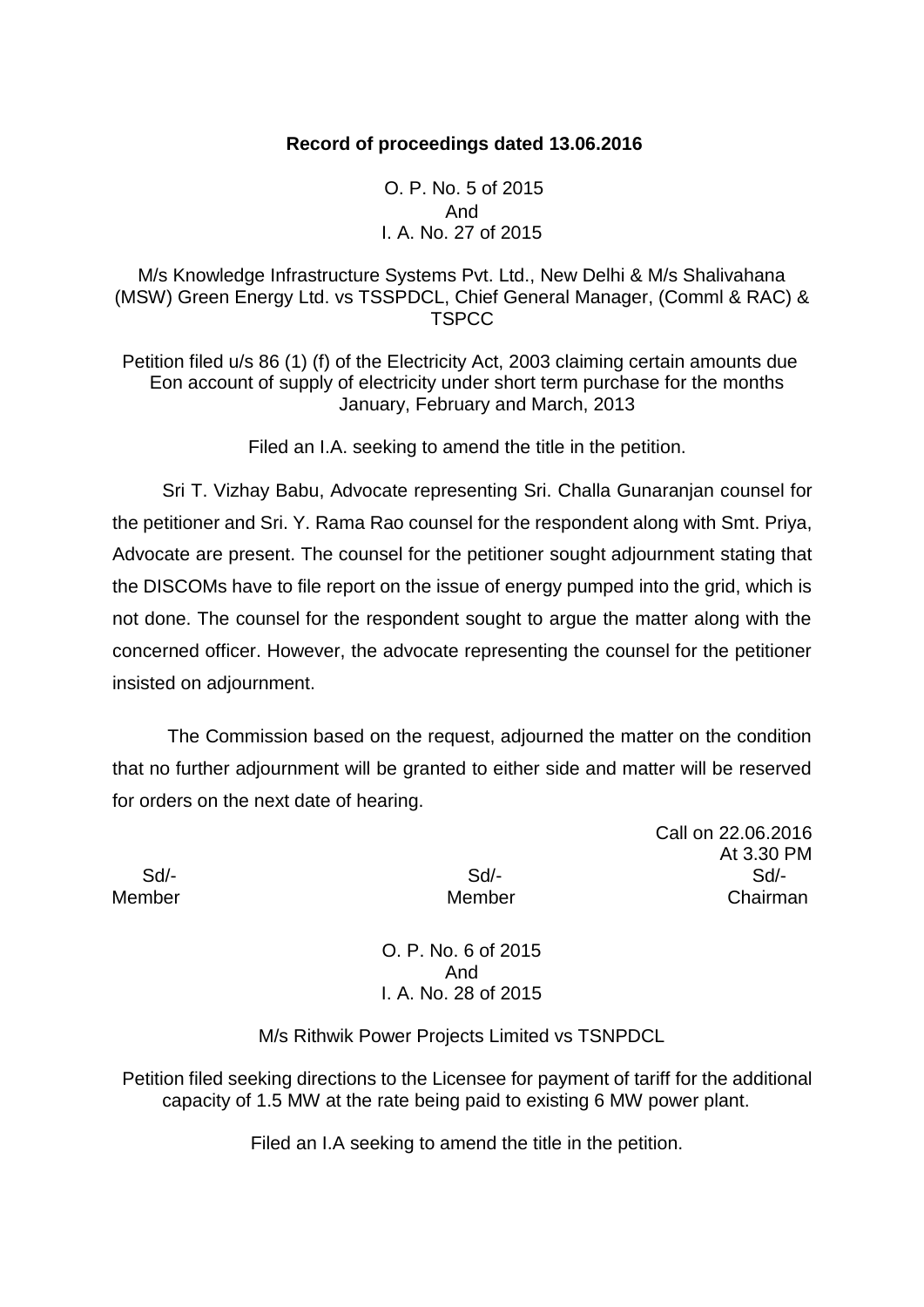Sri T. Vizhay Babu, Advocate representing Sri. Challa Gunaranjan counsel for the petitioner and Sri. Y. Rama Rao counsel for the respondent along with Smt. Priya, Advocate are present. The counsel for the petitioner sought adjournment stating that he requires some more time to take further instructions from the petitioner to enable himself to make submissions in the matter. The counsel for the respondent sought to argue the matter along with the concerned officer. However, the advocate representing the counsel for the petitioner insisted on adjournment.

The Commission based on the request, adjourned the matter on the condition that no further adjournment will be granted to either side and matter will be reserved for orders on the next date of hearing.

# Call on 22.06.2016 At 3.30 PM Sd/- Sd/- Sd/- Member Member **Member** Chairman

## O. P. No. 14 of 2015

### M/s. Arhyama Solar Power Pvt. Ltd. vs Energy Dept., Govt. of Telangana, TSSPDCL & TSTRANSCO

Petition seeking the levy of transmission and wheeling charges as determined by erstwhile APERC vide order dated 09.05.2014 contrary to government policy as adopted by the APERC.

Sri. G. Ranadeer, representative of the petitioner and Sri. Y. Rama Rao, Counsel for the respondents along with Smt. Priya are present. The representative of the petitioner sought adjournment of the matter stating that the counsel is enable to attend hearing due to professional disturbance, therefore sought adjournment by a week. The counsel for the respondent stated that he is ready to argue the matter. However, he pointed out that there are similar petitions in O.P. Nos. 82 of 2015 filed by M/s Pragathi Group and O. P. No. 89 of 2015 filed by M/s Bhagyanagar India Limited. All the matters may be clubbed and posted to same date.

Since the representative of the petitioner in this case sought adjournment, and in view of the representation of the counsel for the respondent the petition is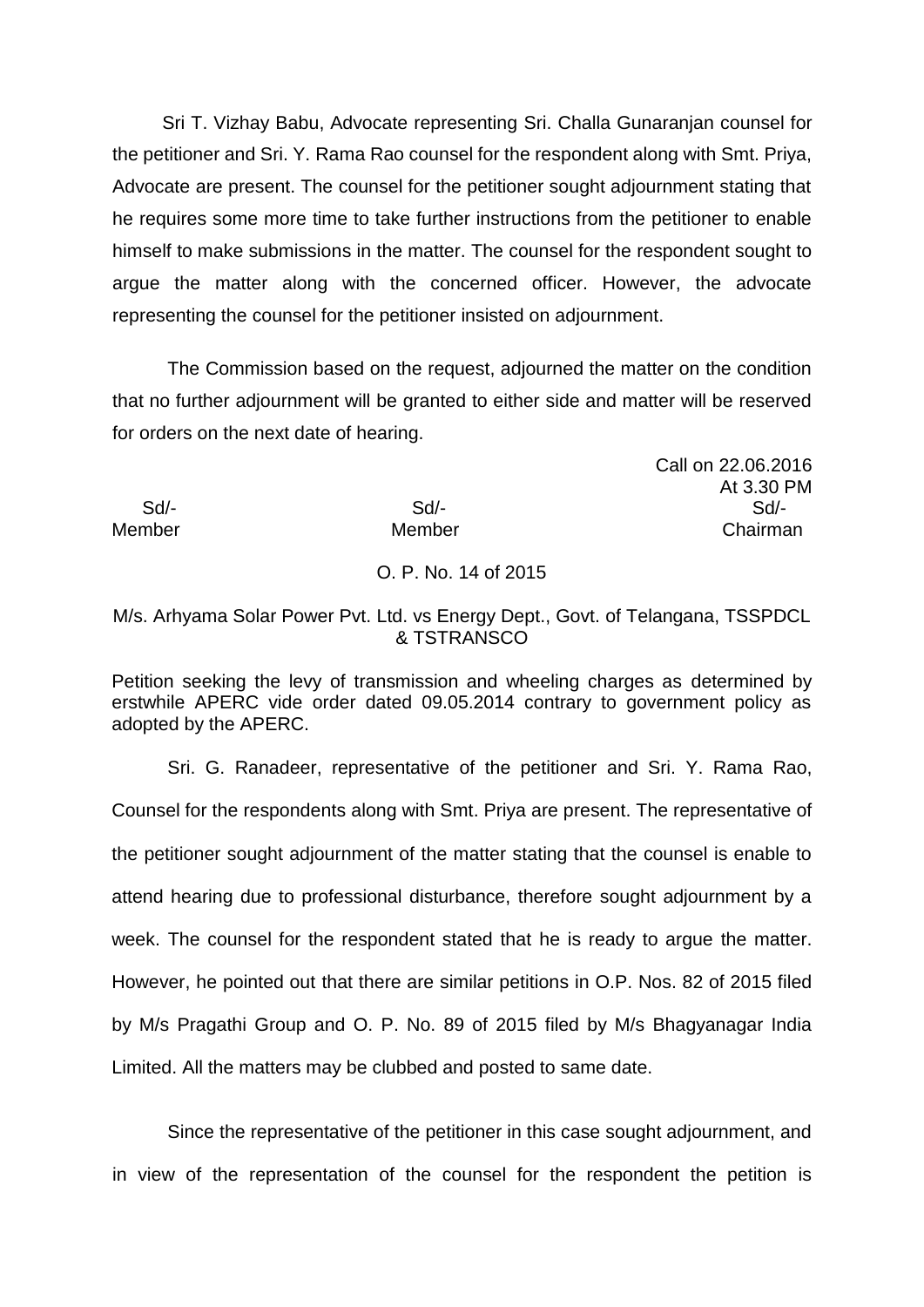adjourned. Office is directed to post O.P. Nos. 82 & 89 of 2015 also on the next date of hearing along with this case.

Call on 22.06.2016 At 3.30 PM Sd/- Sd/- Sd/- Member Member Chairman

> O. P. No. 82 of 2015 And I. A. No. 32 of 2015

# M/s. Pragathi Group vs TSSPDCL, TSTRANSCO & TSSLDC (Proposed to be impleaded)

Petition seeking to question the action of levying wheeling and transmission charges by licensees along with other issues.

Petition in IA No. 31 of 2015 to implead TSSLDC

There is no representation on behalf of the petitioner. Sri. Y. Rama Rao, Counsel for the respondent along with Smt. Priya, Advocate are present. The counsel for the respondent stated that he is ready with the matter. However, he pointed out that there are similar petitions in O.P. No. 14 of 2015 filed by M/s Arhyama Solar Power Private Limited and O.P. No. 89 of 2015 filed by M/s Bhagyanagar India Limited. All the matters may be clubbed and posted to same date.

Since the representative of the petitioner in this case sought adjournment, and in view of the representation of the counsel for the respondent the petition is adjourned. Office is directed to post O.P. Nos. 14 & 89 of 2015 also on the next date of hearing along with this case.

Call on 22.06.2016 At 3.30 PM Sd/- Sd/- Sd/- Member Member Chairman

R. P. (SR) No. 42 of 2015 And I. A. (SR) No. 51 and 52 of 2015

M/s Suguna Metals Limited vs TSNPDCL & TSSPDCL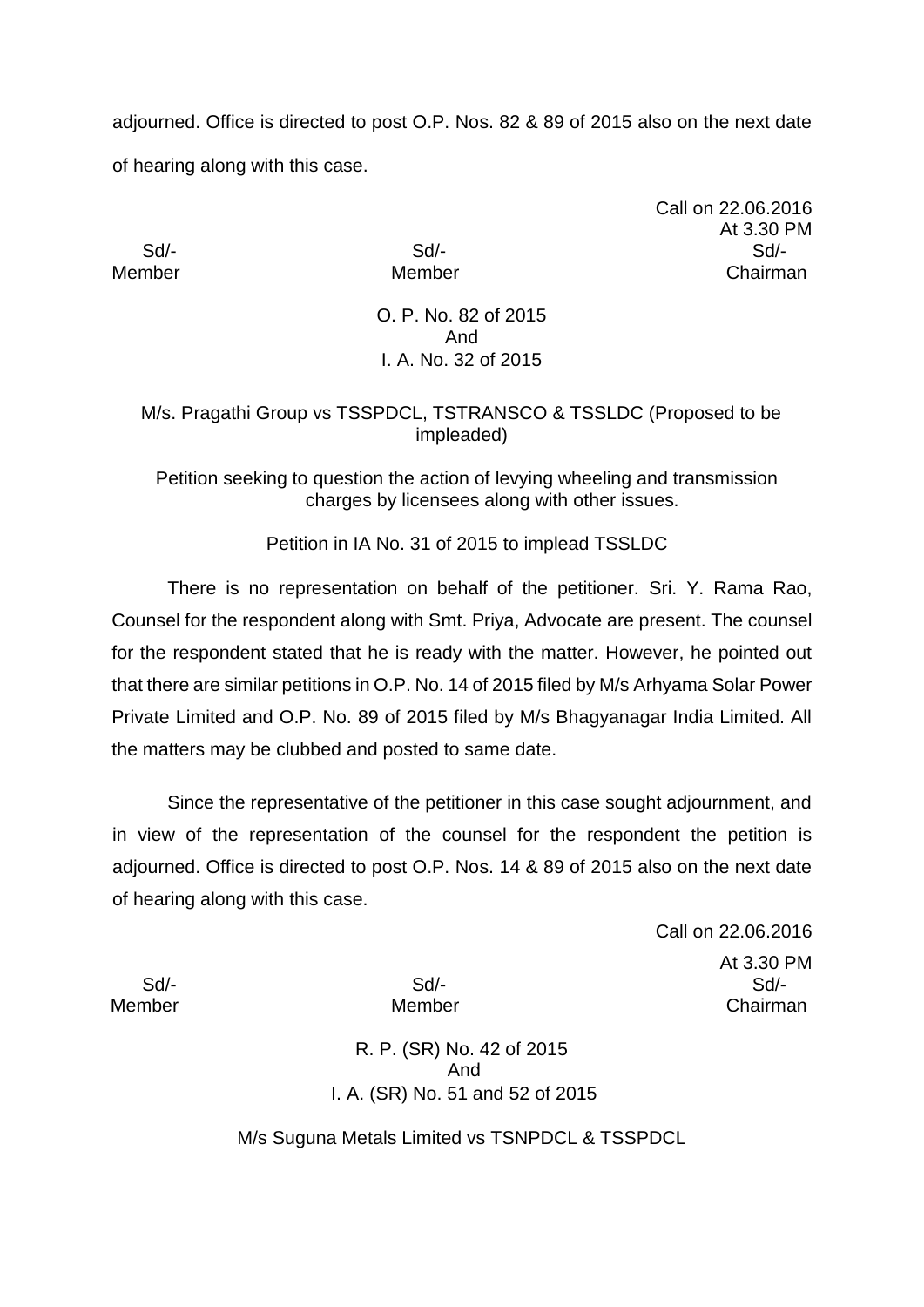Petition filed seeking review of the tariff order dated 27.03.2015 in OP Nos. 76 and 77 of 2015 in respect of voltage surcharge (SR. No. 42 of 2015)

Petition filed for interim orders pending disposal of the review petition (SR No. 51 of 2015)

Petition filed for condoning the delay of 34 days in filing the review petition (SR No. 52 of 2015)

Sri. Ravinder Srivastav, Representative on behalf of Sri N. Vinesh Raj Counsel for the petitioner and Sri Y. Rama Rao, Counsel for the respondent along with Smt. Priya, Advocate are present. The representative of the counsel for the petitioner sought adjournments stating that the counsel is out of station, therefore, next date may be given. The counsel for the respondents stating that the petition is relating to review of the tariff order in respect of voltage surcharge clause. The order cannot be reviewed as it will lead to severe consequences. He has no objection for adjourned of the matter.

The Commission adjourned the review petition on the condition that the petitioners counsel will be present and argue the matter without fail.

Call on 22.06.2016 At 3.30 PM Sd/- Sd/- Sd/- Member Member Chairman

Connected case mentioned:

O. P. No. 89 of 2015

M/s Bhagyanagar India Limited vs Govt. of Telangana, TSSPDCL, TSTRANSCO and Officers

Petition filed questioning the action of the licensees in demanding payment of wheeling charges contrary to the tariff order dated 09.05.2014 of erstwhile APERC.

Sri. T. Vizhay Babu, Advocate representing Sri Challa Gunaranjan counsel for the petitioner and Sri. Y. Rama Rao, Counsel for the respondents along with Smt. Priya are present. The advocate stated that relief claimed in the petition is similar to matters that are listed today. The counsel for the respondent stated that he is ready to argue the matter on the date it is listed. However, he pointed out that there are similar petitions in O.P. No.14 of 2015 filed by M/s Arhyama Solar Power Private Limited and